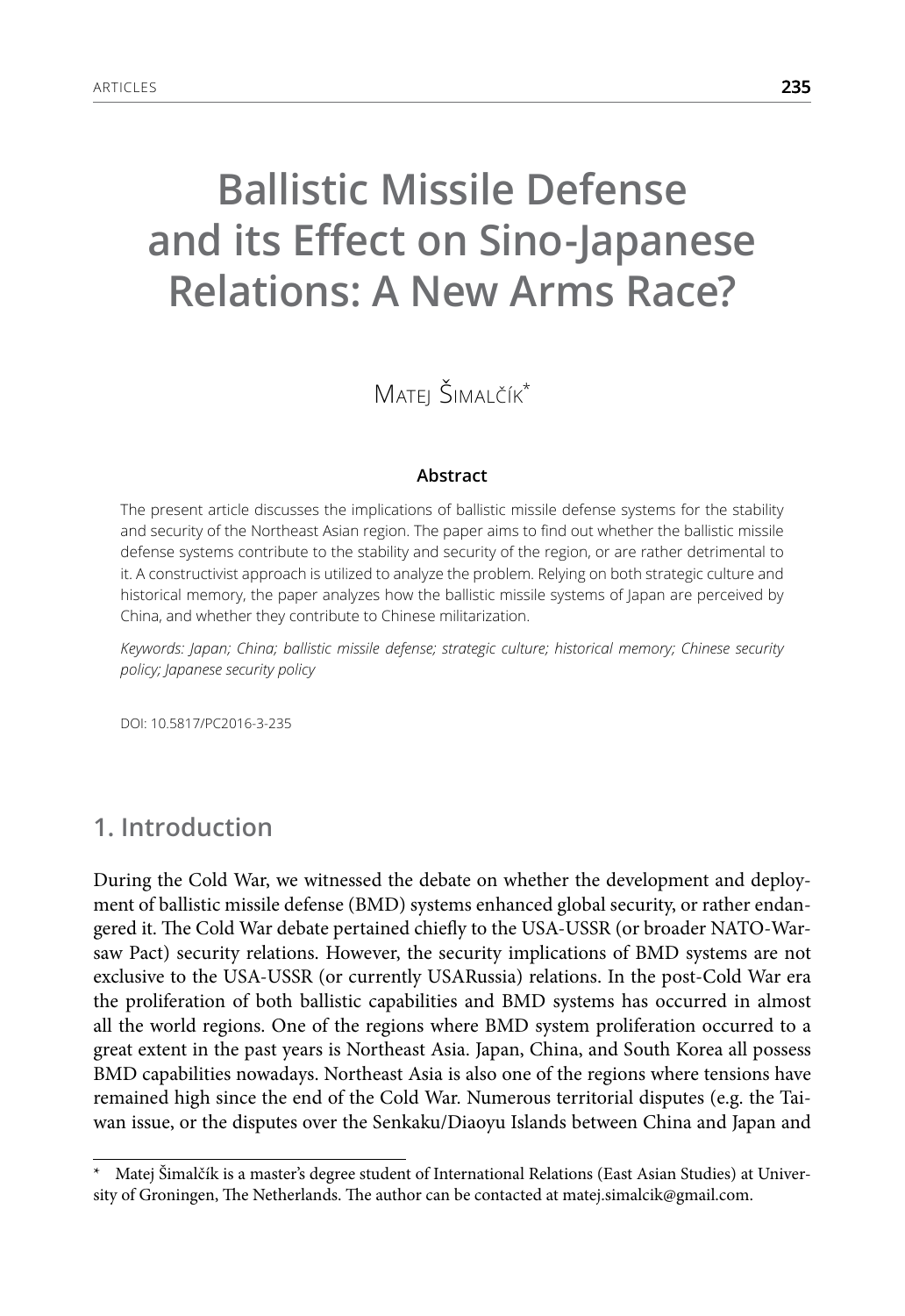the Southern Kuril Islands between Japan and Russia) are few of several hotspots of the increased inter-state tension in the region. In addition to the two extra-regional powers (the USA and Russia, both of which have important interests in the Northeast Asian region), two of the countries in the region – China and North Korea – possess nuclear capabilities. All of these countries also have ballistic capabilities. Furthermore, China has been increasing its military spending over the last decade. Since 1997, the average growth rate of military expenditure has been 15 % per annum (Bitzinger 2015). China's increasing defense budget has translated into rapid modernization of its armed forces. This is viewed by the other countries in the region, especially Japan as the traditional rival of China for regional leadership, as a threat, and thus leads to increasing militarization across the region, possibly even to an arms race between the key actors (AP 2014).

Following the logic of Mutual Assured Destruction (MAD), the traditional notion of owning ballistic missiles equipped with nuclear warheads is to deter the enemy from launching a nuclear first strike by threat of second strike retaliation. It has been argued that in the Cold War era the possession of BMD systems had eroded the MAD logic and has thus led to destabilization of that era's security order (Hynek 2010). Notwithstanding, the changed security environment of the post-Cold War world has affected the role that BMD systems play in national defense, as they can provide security against non-state actors such as terrorist groups (Shapir 2013). Moreover, due to the changed security environment, the Cold War assumptions about nuclear deterrence and BMD are not automatically transferable to the current security situation in Northeast Asia (Cimbala 2005: 314). As many of the states in the examined Asian region possess BMD systems to protect themselves from perceived ballistic threats, it is important to examine whether the possession of these systems is beneficial for regional security, or if it is actually detrimental to the stability of the region.

The main objective of the research paper is to answer the following research question: *' To what extent does the proliferation of BMD systems in Northeast Asia contribute to the region's stability and security?'* My hypothesis is that the BMD systems actually cause the Northeast Asian region to be less secure and stabile due to the manner in which the historical memory and strategic culture of the actors involved influence the perception of BMD systems as a threat. The paper focuses on the mutual relations of China and Japan, as Sino-Japanese relations are the key pillar of stability and security in Asia (Shambaugh 2014: 17). The perception of Japanese BMD systems by China, and how that translates into Chinese militarization and threat perception is going to be researched. The central sub-question of the paper is: *'Does the continued militarization of China cause Japan to procure its BMD systems?'* To be able to answer the main question, the following sub-questions are also asked: '*How do historical and cultural elements influence policy making in China and Japan?*'; '*What are the security threats the BMD systems of Japan aim to eliminate?*'; and '*How is the continuing deployment of BMD systems in Japan perceived by China and does this perception cause further Chinese militarization?*'

From the perspective of International Relations theory, the realm of nuclear weapons and ballistic missile defense is traditionally dominated by realist approaches, with defensive neorealism being especially relevant for the problem of BMD systems (Kantor 2013). According to the realist notion of security dilemma, also known as the security spiral model, when actor A strengthens its military for defensive purposes, it will lead to the militariza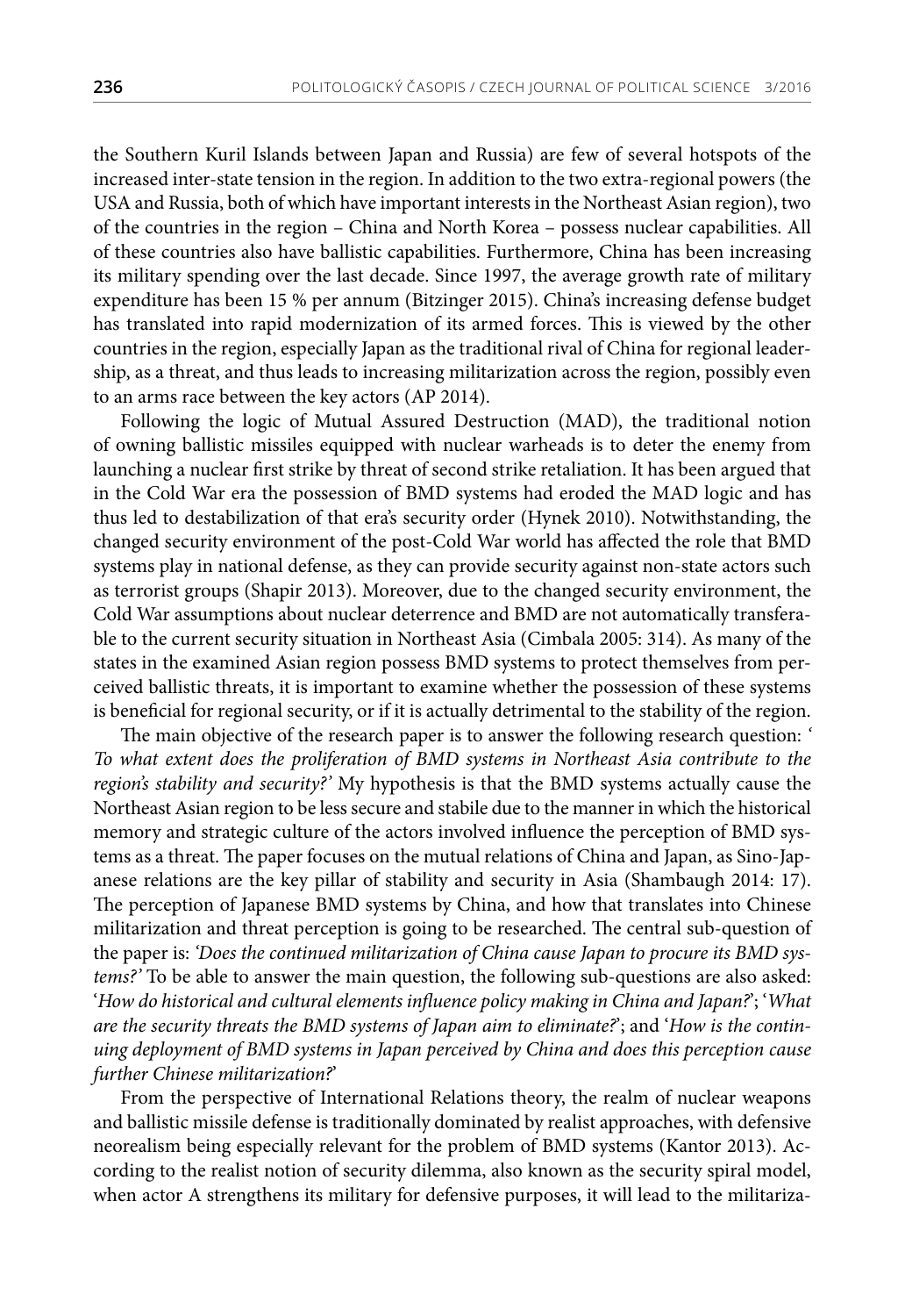tion of actor B, as actor B cannot be certain whether actor A is militarizing for offensive or defensive purposes (Dunne et al. 2009: 102). Applying this theory onto the issue of BMD systems in Northeast Asia, it can be predicted that the other states in the region would respond to BMD deployment with increased militarization and further development of ballistic capabilities so as to negate the increased BMD capabilities. Continuing militarization would thus lead to the destabilization of the region.

Recent literature on the topic of ballistic missile defense has argued, however, that the realist school of international relations theory is not the only one that is able to explain the developments in this realm. A constructivist approach might be more useful in explaining the BMD policy development in East Asia. Both theories consider different aspects to be relevant for the prediction of a state's behavior within the international system. Proponents of the constructivist theory, which puts emphasis on the role of history, national identity, strategic culture, and mutual perceptions in the formation of foreign and security policy, hold that the past experience of the states in the region (e.g. nuclear bombing of Hiroshima and Nagasaki in 1945, or Japanese aggression prior to and during World War II) influence the way East Asian states think about the BMD systems in the regional setting. Taking into account these ideational factors, one can explain why the Northeast Asian states would consider BMD systems to be a threat, disregarding the apparent defensive purpose for their possession (Assman 2007: 30). While both realist and constructivist approaches have their merits, the paper, due to its limited extent, will rely solely on the constructivist approach to the examined problem of BMD systems and their security implications for Sino-Japanese relations.

In the first section, the paper explores the theoretical background of the research. The basic tenets of constructivism are explained and a more detailed explanation of how the historical and cultural factors influence policy making follows. The second section outlines the particularities of historical memory and strategic culture in China and Japan, and discusses their impacts on the two countries' security policies. Last but not least, the nuclear and ballistic threats in Northeast Asia, their perception by Japan, and the BMD policy of Japan are explored in the third chapter, followed by an overview of Chinese perception of the Japanese policy. Based on the above, an answer to the research question is provided in the paper's conclusion.

Before moving on, certain caveats are in order. This paper does not aim to extensively evaluate the BMD systems' capabilities to counter ballistic missile attacks. It rather aims to discuss the perception of BMD systems by the regional actors. While this requires some basic understanding of the BMD system capabilities, it is not necessary to go into the particular details of individual systems. More important is a detailed understanding of the ideational milieu of strategic culture and historical memory which act as a lens through which the very existence of BMD systems is perceived.

Furthermore, BMD systems are only one aspect of the regional security setting. A complex picture of the regional security dynamics would require an analysis of other weapons systems besides BMD systems. Procurement of offensive weapons systems will readily be perceived negatively by other states. This does not necessarily have to be true for defensive systems (hence the constructivist approach). The interest in BMD systems rests in the perceptual transformation, as a result of which a purely defensive weapons system is viewed as a threat, which appears to be the case of China and Japan.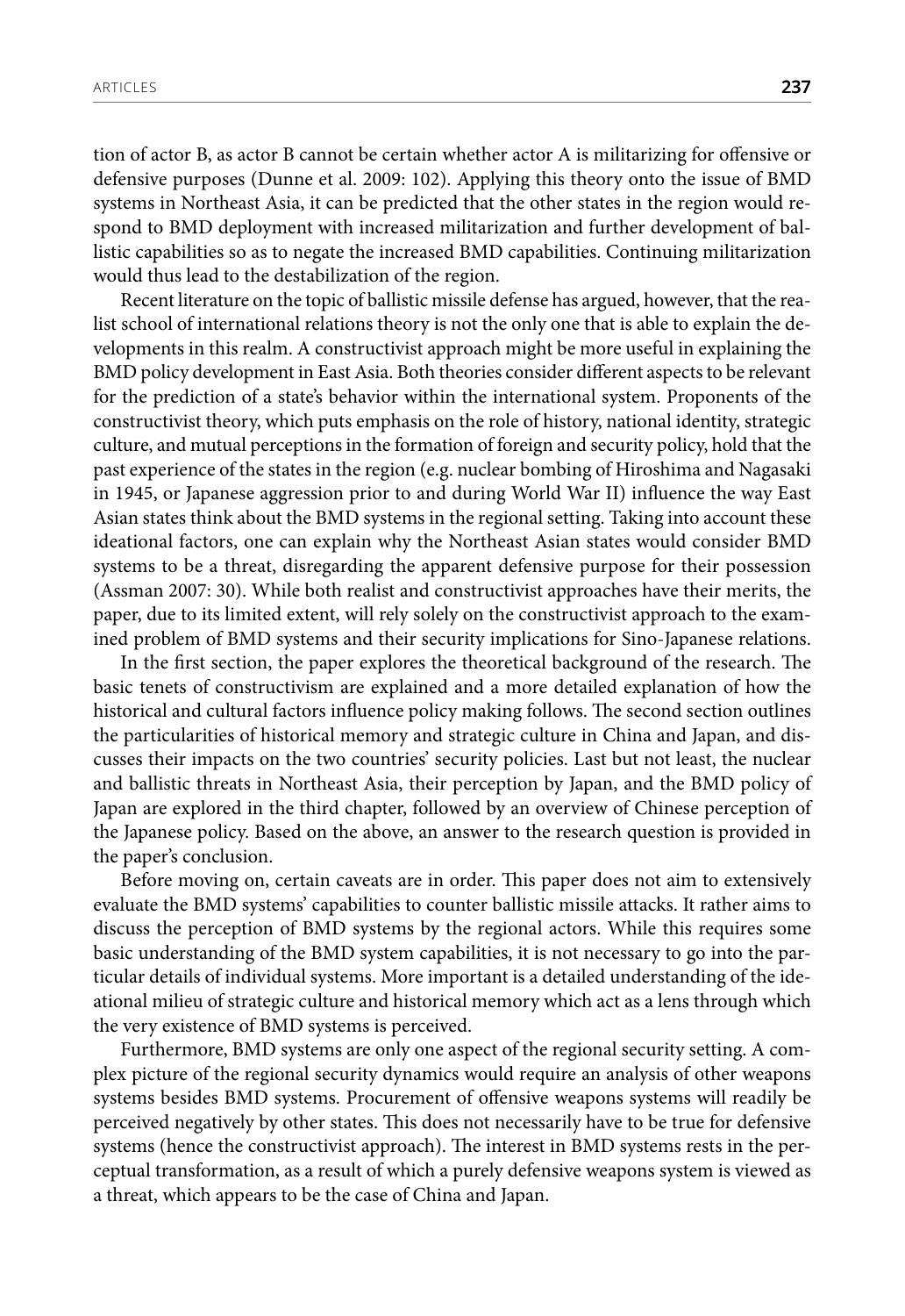#### **2. Constructivism in International Relations**

When talking about constructivism, it is important to remember that the constructivist theory is not a substantive international relations theory *per se,* as it does not offer specific hypotheses about the workings of the international system. Constructivism rather deals with agent-structure relations and the way they influence how an international system and the processes that go on within this system are interpreted (Barnett 2008: 162). It is thus rather an epistemological than ontological theory. Despite the epistemological emphasis of constructivism, several basic tenets are relevant for the explanation of the international system, and thus for the topic examined in this paper.

For constructivists, both material factors and ideas define the world (Barnett 2008: 163). While the material factors are important for the actors, it is the intersubjective understandings and expectations, the distribution of knowledge, which influences the importance the actor will give to the specific material factor (Wendt 1992: 397). Among such intersubjective factors the factors of identity, culture, history, and norms feature prominently (Acharya 2014: 73). A constructivist focus on these factors substantially enriches the understanding of international relations compared to purely materialistic perspective of the realists (Acharya 2014: 76).

In the realm of security policy, national security is a concept defined in social terms. Cultural norms are capable of influencing the way a state acts in the global forum. For constructivists, the security dilemma is not a result of the axiomatic anarchy of the international system, but rather is based on competitive identities, interactions, and practices. Paraphrasing Alexander Wendt, security and threats are what states make of them (Peou 2010: 169).

The constructivist approach has given rise to security policy analysis based on the concept of strategic culture (Leheny 2014: 72). The existing literature on the topic of strategic culture differs in defining the concept. However, the core of the literature holds that strategic culture can be understood as a set of semi-permanent beliefs stemming from common determinants to which an actor has been displayed and which influences (but not necessarily determines) the making of strategic decisions by its leaders (Turcsányi 2014: 61–62; Johnston 1995: 33–39). Strategic culture directs the policy choices leaders make especially in situations of high uncertainty and incomplete information (Feng 2012: 49). The concept has been used extensively in the analysis of Chinese and Japanese security policies (Johnston 1995; Yan 2011; Katzenstein et al. 1993; Katzenstein 2008; Berger 1998), and will also be utilized in analyzing the policies of China and Japan in this paper.

Besides culture, another factor plays a key role in the constructivist approach to international relations. The English School (ES) authors emphasize the role of history and historical knowledge in the study of international relations. ES views that the study of the past can shed light on current international politics. The study of history can provide the IR scholar with the much needed context in which current inter-state relations operate. Similarly, to strategic culture, history is not an all-determining factor, but rather a source of influence on foreign policy making (Harding 2009: 119). History thus provides a basis for speculation about future outcomes. At the policy-making level, relying on history can actually lead to a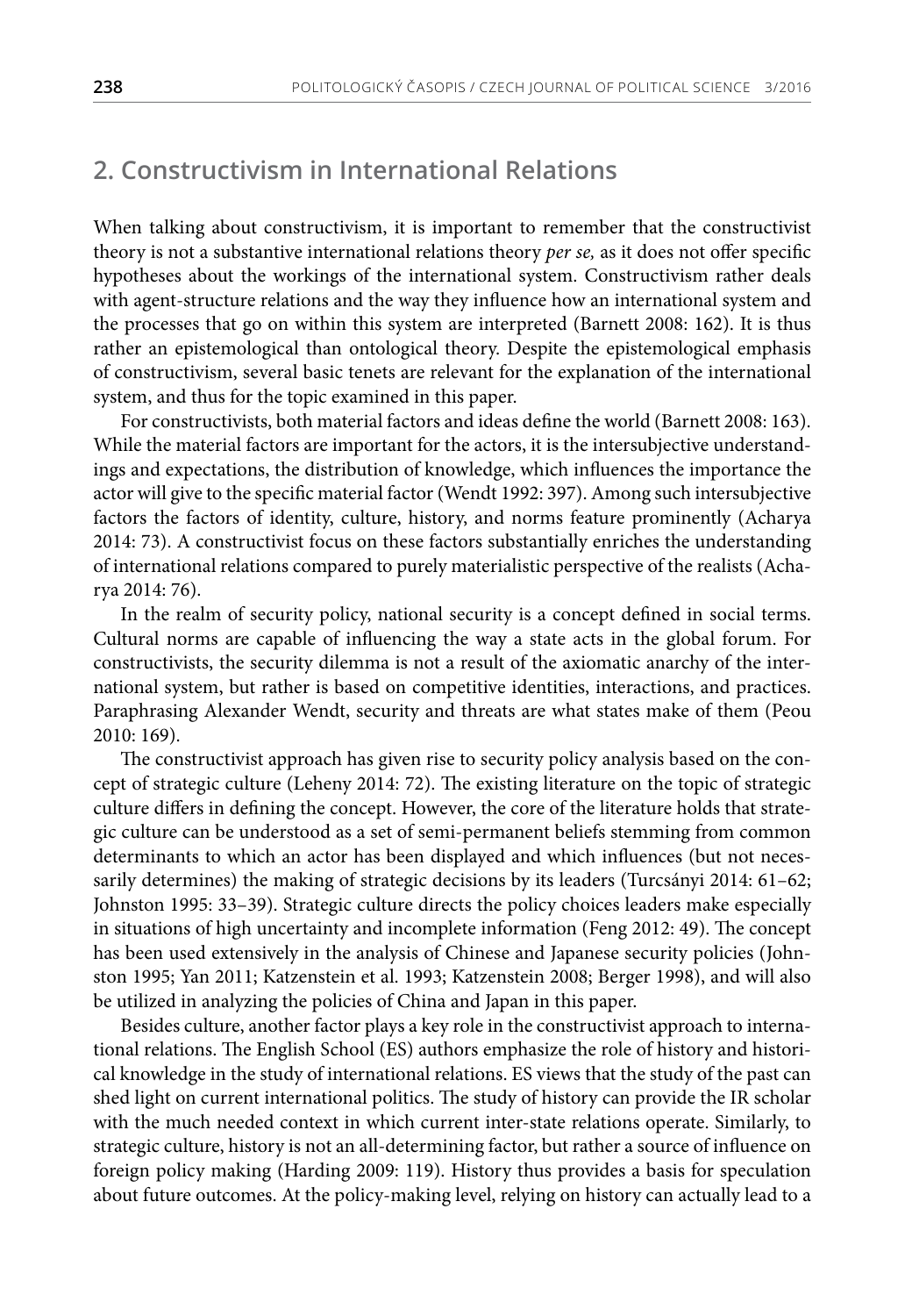faulty reading of the facts on the ground and contribute to misguided political action (Linklater et al. 2006: 84–97). History thus plays an important role in studying the way an actor's action is perceived by the observer of such an action.

It is crucial to draw on the historical knowledge and strategic cultures of China and Japan for the following reason. Security threat can be viewed as a nexus of actor's capabilities and intentions to cause harm to another actor. Possession of capabilities is not enough to form a threat in itself. The element of intention is crucial for the emergence of a threat (Rousseau et al. 2007: 745). Moreover, a third element needs to be taken into account – the element of perception. How the threatened actor perceives the potential threat of another actor influences the way the threatened one will react (Stein 2013: 365). A potentially threatening act will usually not be viewed as a threat when carried out by an ally. The opposite is true when the actor is perceived as an enemy (Wendt 1992: 397). Sociocultural factors condition threat assessment so strongly that they reduce material factors to the position of lesser importance (Stein 2013: 367). Both the elements of intention and perception are constructed social realities, the construction of which is influenced by the actor's identity (strategic culture) and past interactions with other actors (historical knowledge) (Stein 2013: 398). Threat perception is most strongly influenced by the sense of shared identity between the actors. When the identity of 'self ' differs from the identity of the 'other' then the 'other' will be perceived as threatening. The higher the level of shared identity, the less threatening the 'other' will appear (Rousseau et al. 2007: 749–750). Historical memory works in a similar manner. Conflicting interpretations of historical issues tend to worsen the perception of the intentions of other actors (He 2008: 175).

# **3. Historical and Cultural Determinants of Sino-Japanese Relations**

# 3.1. Historical Memory

Only a handful of inter-state relations are influenced by outstanding historical controversies to a similar extent as the Sino-Japanese relations. Historical memories in the two nations continue to shape the mutual relations between China and Japan (Shambaugh 2014: 3). When talking about Sino-Japanese relations, several key historical events related to the Pacific war and prior Japanese imperialism in the region can be identified as central in shaping the collective historical memory of the Japanese and Chinese people.1 The ways these events are remembered in the respective nations, and at times used by political elites for the purposes of domestic politics (Berger 2010: 190), have important ramifications for the development of national identity and in turn also on the development of mutual Sino-Japanese relations (Wang 2012: 20–23).

The interpretation of historical issues has been a major barrier both for reconciliation between Japan and China and the establishment of cordial relations between the two states (Berger 2010: 205). Downplaying of wartime atrocities committed by the Japanese military in the Japanese history textbooks has sparked outrage in China on multiple occasions,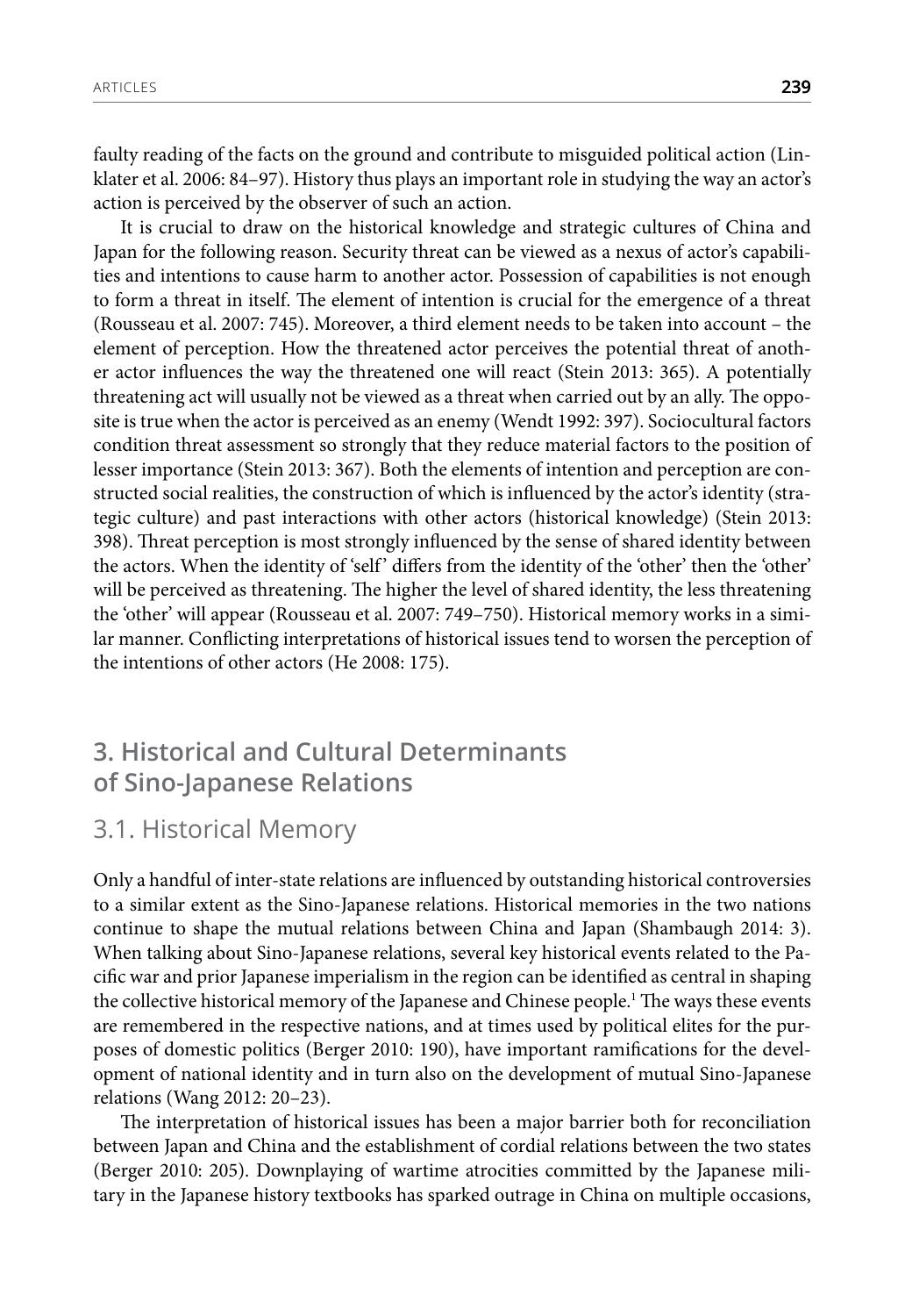culminating in the anti-Japanese riots in Shanghai and other Chinese cities in 2005 (Kingsley et al. 2012: 80–81). However, the Chinese are not without blame either. The patriotic education policy introduced in 1994 has contributed to the rise of nationalism in China, and has been criticized by Japanese officials on the grounds that it presents a unilateral view of history (Wang 2012: 208–209). Because of this, the Japanese population has come to identify China as 'anti-Japanese' due to its lingering on past Japanese aggression and ignoring the pacifist development of Japan over the course of the last seventy years. At the core of the issue lie, once again, history textbooks, in this case the Chinese ones. Their ignorance of Japan's peaceful development and their emphasis on Japanese cruelty is viewed as a source of 'anti-Japanese' sentiments (Gustafsson 2015: 119). This denial of the recent peaceful history of Japan has important ramifications, as it essentially denies a major component of Japanese identity and strategic culture, and may actually contribute, as an external factor, to changing the anti-militarist Japanese strategic culture (Gustafsson 2015: 134).

Besides the history textbooks issue, the visits of high ranking Japanese officials, including the prime ministers Koizumi and Abe, to the Yasukuni shrine, where (among others) 14 class A war criminals are enshrined, are another history related thorn in Sino-Japanese relations. Koizumi's 2005 visit to the shrine has caused a major rift in relations between the two countries (Green 2014: 203). Likewise, the 2013 visit to Yasukuni shrine by Abe was met with stern criticism by China (Panda 2013).

The nuclear bombing of Hiroshima and Nagasaki is another historical event that influences Japanese identity and view of international security. Being the only nation to witness the horrors of nuclear warfare firsthand, Japan has developed a strong sense of 'victim consciousness'. Institutionalization of the 'victim consciousness' in the Japanese collective memory of World War II has in a way erased the atrocities committed by Japanese soldiers from the Japanese collective memory (Dower 2012: 144). The memory of Hiroshima and Nagasaki also contributes to the Japanese perception of nuclear threat, as it reinforces the anti-nuclear attitudes present in Japanese society (Assman 2007: 330).

Conflicting historical interpretations of the events leading up to and during World War II are the reasons why China views Japan as not coming to terms with its own past, while Japan views the Chinese persistence on the historical issues as interference in its own internal affairs. The mutual negative perceptions and mistrust of the other's intentions are derived from divergent recollections of the past which have caused the historical quarrels between Japan and China (He 2008: 176–177). These historical misperceptions can be illustrated by recent remarks by the Japanese Minister of Defense Tomomi Inada, who questioned whether some of the atrocities connected with the Rape of Nanjing really occurred (Xinhua 2016).

# 3.2. Strategic Culture

The theoretical basis of the role the strategic culture plays in foreign and security policy making was outlined in the previous chapter of the paper. This section builds on the theoretical basis and explores the specific strategic cultures of China and Japan.

The current scholarship on Chinese strategic culture is not united on what the key features of modern Chinese strategic culture are. A dichotomy exists between the writings of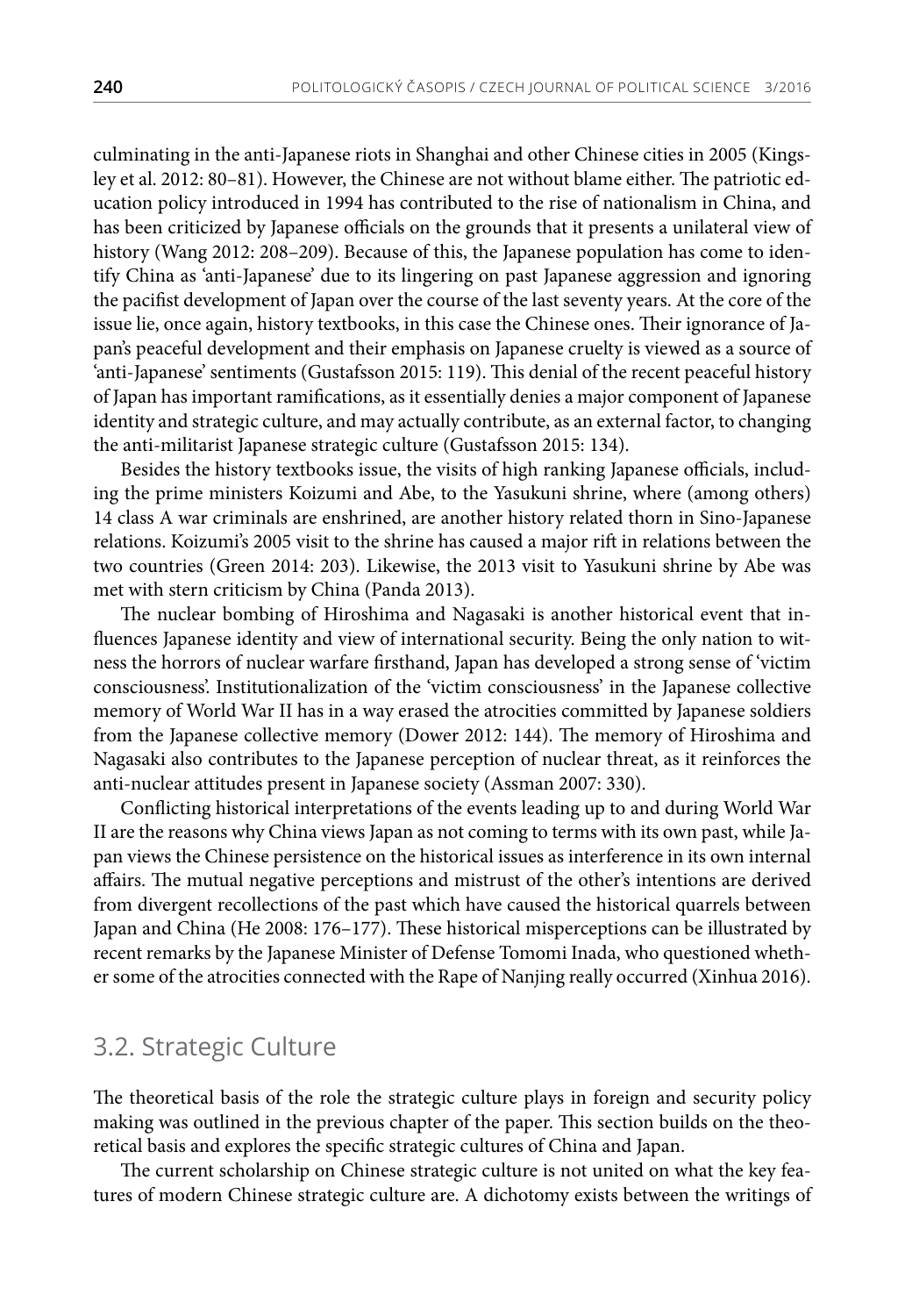Western and Chinese scholars (Turcsányi 2014: 62–64). Nevertheless, both camps agree on the role the Confucian traditions played in the construction of the strategic culture.

Most Chinese scholars describe the strategic culture of China as defensive in nature, with restraints on the use of force originating in the Confucian principle of virtue (*de*). It is for this reason that the Chinese forces unilaterally withdrew from the Indian and Vietnamese territories grabbed during the wars in the 1960s and 1970s respectively (Zhang 2002: 86–87). Another Confucian principle invoked in connection with Chinese strategic culture is that of humane authority (*wang*). Following this principle, it has been proposed that the rise of China will not take the path of hegemony (i.e. replacing the USA as a global hegemon), but the rise will be modeled on humane authority, allowing for more cooperation and greater security in the international system (Yan 2011: 99).

On the contrary, scholars affiliated with 'the West' are more skeptical about the peaceful nature of Chinese strategic culture. Alastair Johnston identifies two different paradigms within Chinese strategic culture. The first one, the Confucian paradigm, according to which war is avoidable and force is to be used for defensive purposes, acts as basis for the grand strategy. Pursuant to this paradigm, preference is to be given to peaceful, and then defensive means, with offense being the choice of last resort. However, Johnston identifies another paradigm present within Chinese strategic culture. Johnston labels the second paradigm *parabellum* and likens it to classical European *realpolitik.* According to Johnston the *parabellum*  strategic culture takes precedence over the Confucian paradigm (Johnston 1995: 249–266).

To bridge the chasm of a dualist strategic culture, the idea of 'cult of defense' was proposed. In this instance, China will retain the pacifist facade. But when dealing with a threat to national security an offensive solution, portrayed as defensive, will be carried out quiet readily (Scobell 2002: 20–21). The cult of defense view of Chinese officials figures prominently in the official strategy documents, where it is formulated as the concept of 'active defense' under which China adheres to the '*unity of strategic defense and operational and tactical offense;* [...] *to the principles of defense, self-defense and post-emptive strike; and* [...] *to the stance that* [China] *will not attack unless … attacked, but* [China] *will surely counterattack if attacked*' (The State Council Information Office of the People's Republic of China 2015).

Chinese elites truly believe in the pacifist and defensive nature of Chinese strategic culture. This form of Chinese exceptionalism results in the heightened threat perception of the Chinese. The siege mentality in turn causes Chinese leaders to see threats everywhere, even when they objectively don't exist (Scobell 2002: 11–12). This is particularly true for the Chinese perception of Japan (and even the USA), in case of which the culturally predisposed paranoid threat perception is reinforced by the historical memory of Japanese aggression. In Chinese eyes Japan is viewed as predisposed to aggression due to its (as perceived by China) blood thirsty and barbaric strategic culture (Scobell 2002: 15; Scobell 2014: 218–219).

Looking at Japan, it is obvious that its strategic culture has been far less static than that of China. Japan has undergone three distinct phases in which different iterations of strategic culture were dominant. Traditionally, Japan has subscribed to an isolationist strategic culture in which the warrior class exercised civilian power but nevertheless did not engage militarily outside of Japan. The first change in the strategic culture in Japan came during the era of Meiji restoration when the isolationist strategic culture was supplanted by a militaristic one. Following the defeat of Japan in World War II, the strategic culture changed once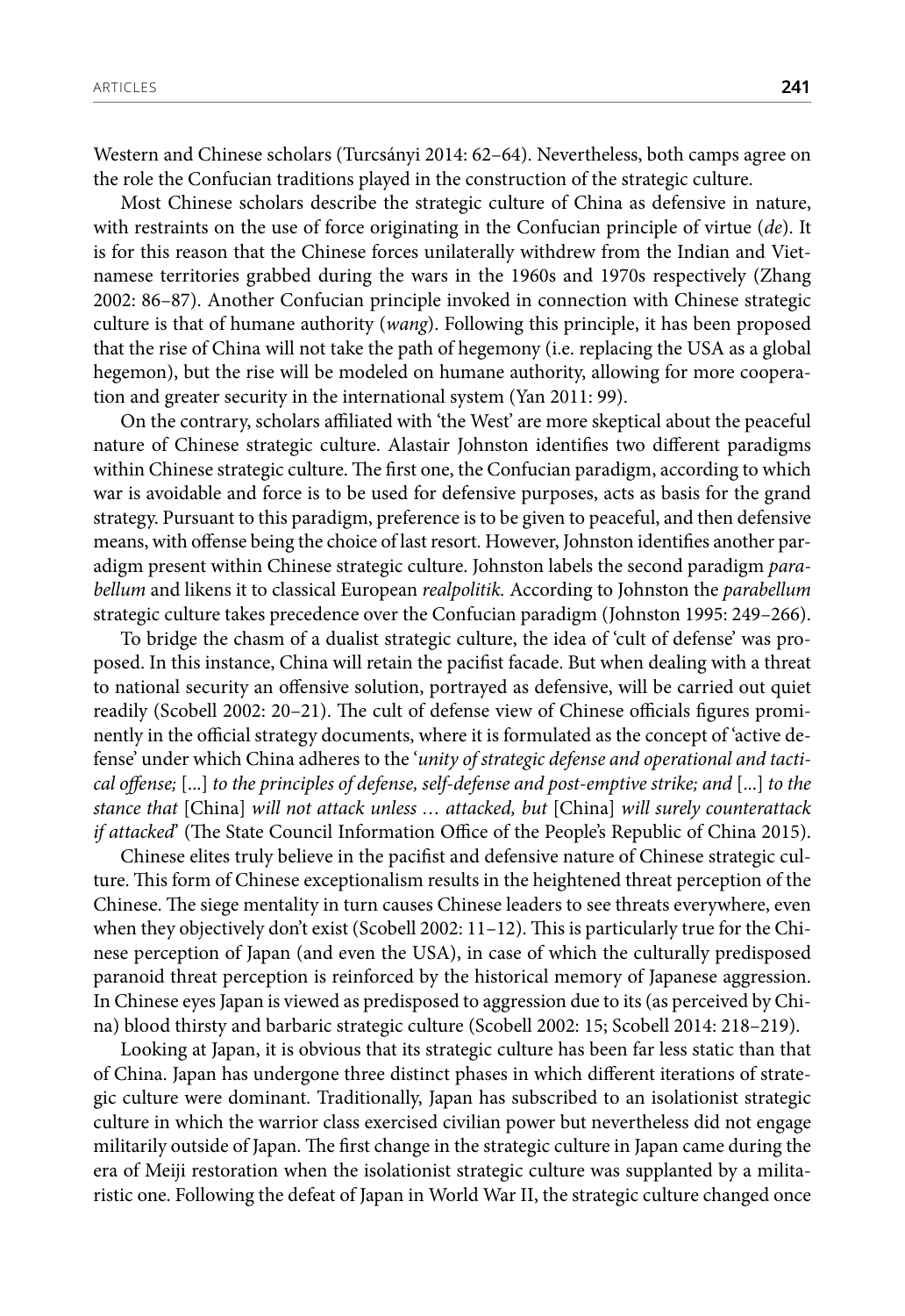more. The postwar era strategic culture is largely characterized as a culture of antimilitarism reinforced by the public opinion of utopian pacifism (Sajima 1999).

The antimilitarist strategic culture has endured to this day, even though the increasingly militaristic rhetoric of high ranking officials (such as Prime Ministers Abe or Koizumi) may indicate otherwise. The antimilitaristic strategic culture rests on the three basic tenets: (1) Japan will not possess traditional military; (2) no use of force except in self-defense; and (3) no participation in foreign conflicts (Oros 2014: 233). Even though actual security policy has been changing in recent years due to the changed security environment, the strategic culture itself has remained unchanged due to the resilience of the Japanese security identity of domestic antimilitarism (Oros 2015), which has been deeply institutionalized within Japan (Lantis 2002: 100).

Antimilitaristic strategic culture is institutionally rooted primarily in Article 9 of the Japanese postwar constitution, titled Renunciation of War, which has an almost sacrosanct nature for the majority of the Japanese public as it represents the very essence of the Japanese polity (Katzenstein et al. 1993: 103). Even though Article 9 has been reinterpreted several times, allowing the Japanese Self-Defense Forces to engage outside the territory of Japan and participate in collective self-defense (Oros 2015: 152–153), the most recent security policy documents use language consistent with the overall antimilitaristic strategic culture.<sup>2</sup>

Interestingly though, the pacifist strategic culture of a state does not necessarily mean that the state will never use force. The combination of pacifist self-perception with the perception of others as bellicose, influenced by heightened threat perception, paradoxically often leads to setting aside the pacifist predispositions when dealing with putative threats to the very essence of a state's pacifist identity (Abdelal et al. 2006: 699).

#### **4. Missile Defense in Northeast Asia**

### 4.1. Ballistic and Nuclear Threats

The main purpose of BMD systems is to provide deterrence and defense against a ballistic, possibly nuclear attack (Cimbala 2005: 320). It is therefore necessary to discuss the existing ballistic and nuclear threats in the region of Northeast Asia before talking about the effect of BMD systems on the region's security and stability. Out of the five countries in the region, ballistic missiles are owned by two, China and North Korea, both of which are engaged in the modernization of their respective ballistic arsenals (Swaine et al. 2001: 3).

As it was mentioned in the introductory part of the paper, China has been rapidly increasing its military spending since the mid-1990s, as a result of which it has undergone a massive modernization of its army on all fronts, including its ballistic arsenal. Out of the original nuclear Five (as stipulated by the Non-proliferation Treaty), China is the only one increasing its nuclear arsenal. It is estimated that China currently owns approximately 260 nuclear warheads and a large number of ballistic missiles with a multitude of ranges, from tactical SRBMs to strategic ICBMs (Kristensen et al. 2015: 77). Moreover, China has reportedly repeatedly tested a hypersonic ballistic missile with gliding capabilities, thanks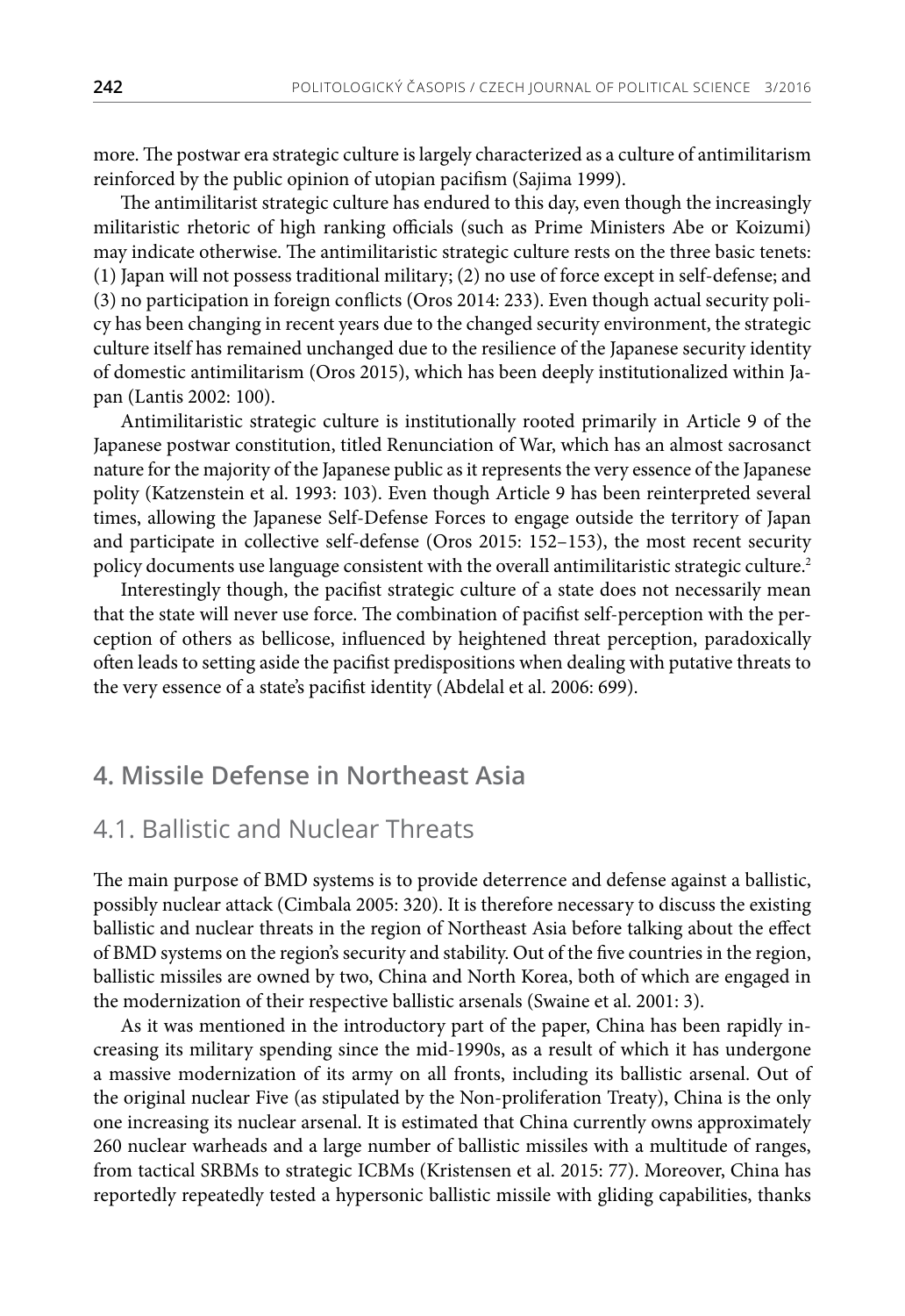to which China could largely increase its penetration capacity, as gliding vehicles (unlike traditional reentry vehicles) are able to outmaneuver incoming BMD interceptors (Gady 2015). Even though China possesses the necessary capabilities to carry out a nuclear attack, it maintains a nuclear policy in line with its strategic culture. The 'cult of defense' Chinese strategic culture translates into the '*policy of no first use of nuclear weapons* [and] *a self-defensive nuclear strategy*' (Ministry of National Defense, People's Republic of China undated; Scobell 2002: 9). China thus has no intention of using its nuclear weapons and ballistic missiles in offensive warfare; this is recognized in the latest edition of China's defense white paper: '*China has always pursued the policy of no first use of nuclear weapons and adhered*  to a self-defensive nuclear strategy that is defensive in nature. China will unconditionally not *use or threaten to use nuclear weapons against non-nuclear-weapon states or in nuclear-weapon-free zones, and will never enter into a nuclear arms race with any other country*' (The State Council Information Office of the People's Republic of China 2015).<sup>3</sup>

Another regional ballistic and nuclear threat is the one posed by North Korea. Even though the focus of the paper lies with Sino-Japanese relations, the North Korean nuclear and ballistic program needs to be mentioned. Originally, North Korea was a party to the Non-proliferation Treaty as a non-nuclear state. That changed in 2003 when North Korea announced its withdrawal from the treaty and fully embarked on the road towards development of nuclear weapons and ballistic vehicles (UNODA undated). Currently the North Korean regime is believed to own up to 10 nuclear warheads (FAS 2015) and has growing ballistic capabilities as demonstrated by a series of missile tests (Parameswaran 2015), the last of which occurred in November 2015.<sup>4</sup> Its nuclear capabilities are also on the rise, which was demonstrated by the recent testing of what was possibly a thermonuclear device.5 While North Korea's capability is at the moment negligible compared to China's, the lack of transparency of the North Korean regime makes it impossible to predict what the ultimate intentions of North Korea are, once it manages to operationally deploy its nuclear ballistic missiles.

To counter these two threats, Japan could pursue several policy options falling into both offensive and defensive categories. Since the offensive options, such as development of its own ballistic and cruise missiles (both conventional and nuclear), are out of question due to domestic normative constraints, Japan had to opt for the second option and pursue defensive countermeasures, namely procurement of BMD systems (Swaine et al. 2001: 23–29).

# 4.2. Missile Defense in Japan

The above described threat of rising Chinese militarization (including its nuclear ballistic missile arsenal) coupled with North Korean plans to develop nuclear ballistic missiles is cited by Japan as among the major threats it is facing in the region (Ministry of Defense 2015: 6–7). Perception of these two threats is reinforced by the enduring historical memory of the nuclear bombing of Hiroshima and Nagasaki which reinforces the anti-nuclear views of Japan. Being the only nation that was subjected to nuclear warfare, the enduring historical memory is particularly strong. In order to deter a possible Chinese or North Korean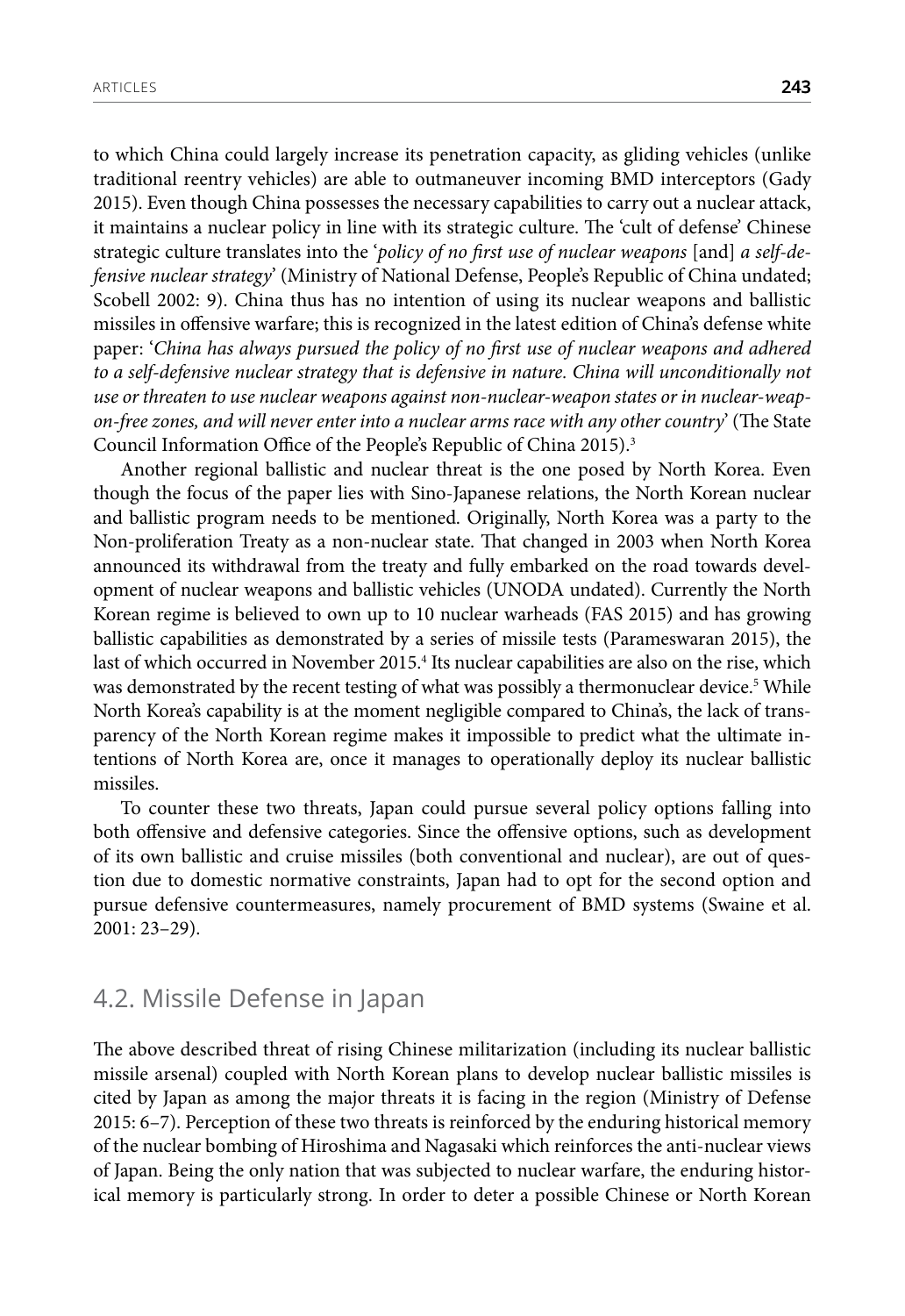nuclear attack, Japan is relying on two strategies for which the U.S.-Japan alliance is of utmost importance. Japan counts on the extended deterrence of the U. S. nuclear umbrella to deter possible attacks, and should such an attack happen, it counts on the interception of the incoming missiles by its own BMD systems (National Security Council of Japan 2013: 16, 22).

To this end, Japan has deployed two BMD systems, the ground-based Patriot (PAC-3) and the maritime Aegis SM-3 IIA, and is further negotiating procurement of two other systems from the USA – THAAD and Aegis Ashore (Weitz 2013; JIJI 2014). All of the above mentioned BMD systems are of U.S. origin. The currently deployed systems, PAC-3 and Aegis, provide for a relatively effective protection against ballistic missiles, as the two systems together act as a multi-tier defense system, a BMD system capable of destroying incoming missiles at different altitudes – outside and inside the Earth's atmosphere (Ministry of Defense 2012: 187).

The decision to deploy BMD systems was made following the 1998 overflight of the North Korean Taepodong missile over Japan. Prior to the Taepodong test, only few domestic actors advocated for BMD system development and deployment, most notably the Japanese Defense Agency (Oros 2008: 155). While North Korean threat was the immediate impetus that persuaded a broader set of policymakers to become involved with BMD systems, China has featured prominently in the Japanese BMD discourse. On one hand, the Chinese missile program is also identified as a threat. However, when making the decision to collaborate with the USA on BMD development, special attention was paid to the Chinese perception of any BMD undertakings of Japan (Oros 2008: 160).

It has been previously stated that Japanese strategic culture rests on the following three basic tenets: (1) Japan will not possess traditional military; (2) no use of force except in self-defense; and (3) no participation in foreign conflicts (Oros 2014: 233). The shifts in security policy, which allowed Japan to work on the development of BMD systems and later to deploy them, are in line with the three tenets of the 'anti-militarist' strategic culture (Oros 2008: 149). Nevertheless, points were raised that the joint development of BMD systems with the USA is in breach of Article 9 of the Constitution of Japan. This issue was resolved when the Cabinet Legislation Bureau, the office in charge of preparing new legislative proposals and making sure they would pass the tests of constitutionality, has found that the integration of BMD systems with the USA is not unconstitutional (Oros 2014: 237–238; Oros 2015: 153). Furthermore, legislative changes had to be made to the arms export legislation which allowed for joint production and technology transfers when it came to BMD development with the USA (Oros 2014: 239).

What makes the Japanese BMD systems problematic for other regional actors, especially China, is the fact that with the modern BMD systems there is a thin line between the purely defensive nature of the systems and offensive capabilities. It has been demonstrated that, by making alterations to the SM-3 interceptor, the Aegis BMD system has offensive potential. This allows it to target satellites, thus making it an anti-satellite (A-SAT) weapon.<sup>6</sup> The offensive capabilities of Aegis are not a given parameter, though. Converting Aegis from a defensive BMD system into an offensive A-SAT system requires additional action on the part of the system's operator (alteration of the SM-3 interceptor missile). Looking back at the basic tenets of the Japanese strategic culture, Japan is very unlikely to take such an action.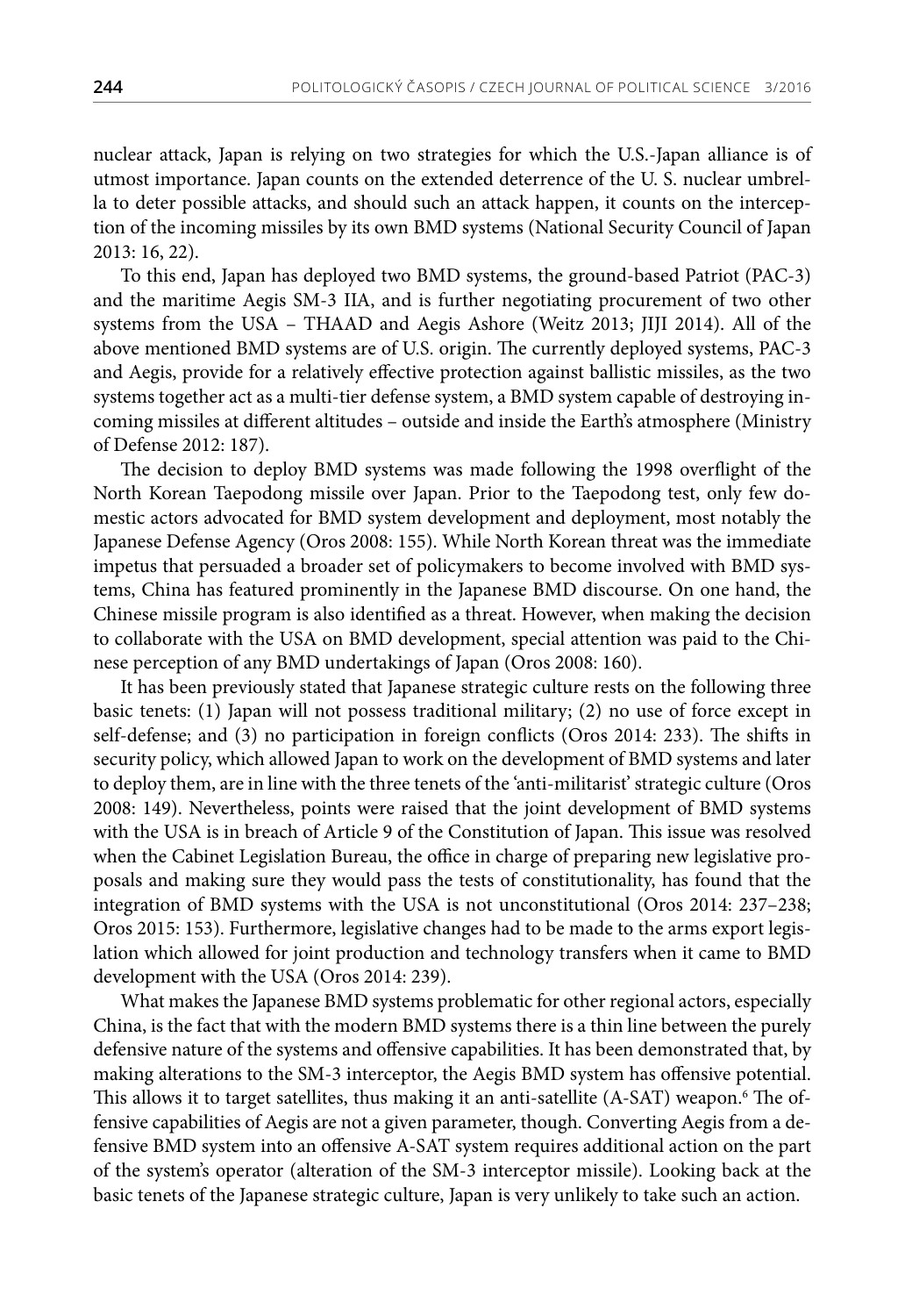The Japanese cooperation with the USA is another concern that needs to be addressed. It has already been mentioned that Japan had to reevaluate its arms export restrictions in order to make the cooperation with USA possible. However, the USA has played a much larger role in the Japanese BMD policy. The USA has been exerting pressure on Japan to participate on BMD development ever since the Reagan administration, when Japan was pushed to participate in research, as part of the Strategic Defense Initiative (Oros 2008: 158). The decision to adopt U.S. systems, especially Aegis, has raised questions regarding the prohibition of the exercise of collective self-defense. The Japanese government has reiterated that any BMD system will be used only for the purpose of protecting Japan, will be operated on Japan's independent judgment, and that it will not be used for defense of third parties (Chief Cabinet Secretary 2003). Nevertheless, effective operation of the Aegis system requires cooperation and information sharing between the Maritime Self-Defense Forces and U.S. Navy. This raises doubts about the actual independence of the Japanese BMD systems from its U.S. ally (Hughes 2013: 130).

Until recently, there was a strong belief that any form of collective self-defense is out of question both on policy and constitutional grounds. In 2014, the Japanese Government passed a resolution reinterpreting Article 9 of the Constitution in a way that allows Japan to participate in collective self-defense (Cabinet of Japan 2014). One possible implication of the reinterpretation is that Japan will no longer be normatively constrained at a constitutional level to help defend its allies, especially the USA, against ballistic attacks, by shooting down any missiles flying within the range of Japanese BMD systems even when they are not aimed at Japan itself (Fatton 2014). This has important ramifications for the regional balance of power. While the logic of Mutual Assured Destruction is not applicable for Sino-Japanese relations, as Japan does not possess offensive ballistic capabilities, this logic is still relevant for Sino-U.S. relations. China has previously raised concerns that the U.S. anti-missile shield has grave implications for the viability and credibility of the Chinese nuclear deterrent, and to reduce the concerns, China might have to speed up its ballistic missile research and development program and deploy more missiles (Finkelstein 2003: 50; MacDonald et al. 205: 12–15). Should Japan decide to indeed provide the benefits of its own BMD systems for the purposes of collective self-defense with the USA, the concern voiced by China will also apply to Japan.

Japan pays attention to how the deployment of BMD systems is perceived by China and other regional actors (Oros 2008: 160). In order to mitigate the concerns of other states in the region, Japan has pledged '*to ensure the transparency and increase the international understanding of its BMD system...*' (Chief Cabinet Secretary 2005). However, this did not manage to sway the Chinese perception of Japanese BMD systems as a threat. China continues to see Japan as hostile towards China due to the sovereignty conflict over Senkaku/ Diaoyu islands (Information Office of the State Council 2013), and as revising the post-war peace and security arrangements by revising its military and security policies (The State Council Information Office of the People's Republic of China 2015). Deployment of the Aegis BMD system is perceived as Japan abandoning the peaceful way (Xinhua 2013). The fear of Japanese re-militarization is omnipresent in the Chinese security discourse. In the view of the Chinese, the thin line between defensive and offensive capabilities of BMD systems could be precedence for Japan to procure more offensive weapons systems (Kawada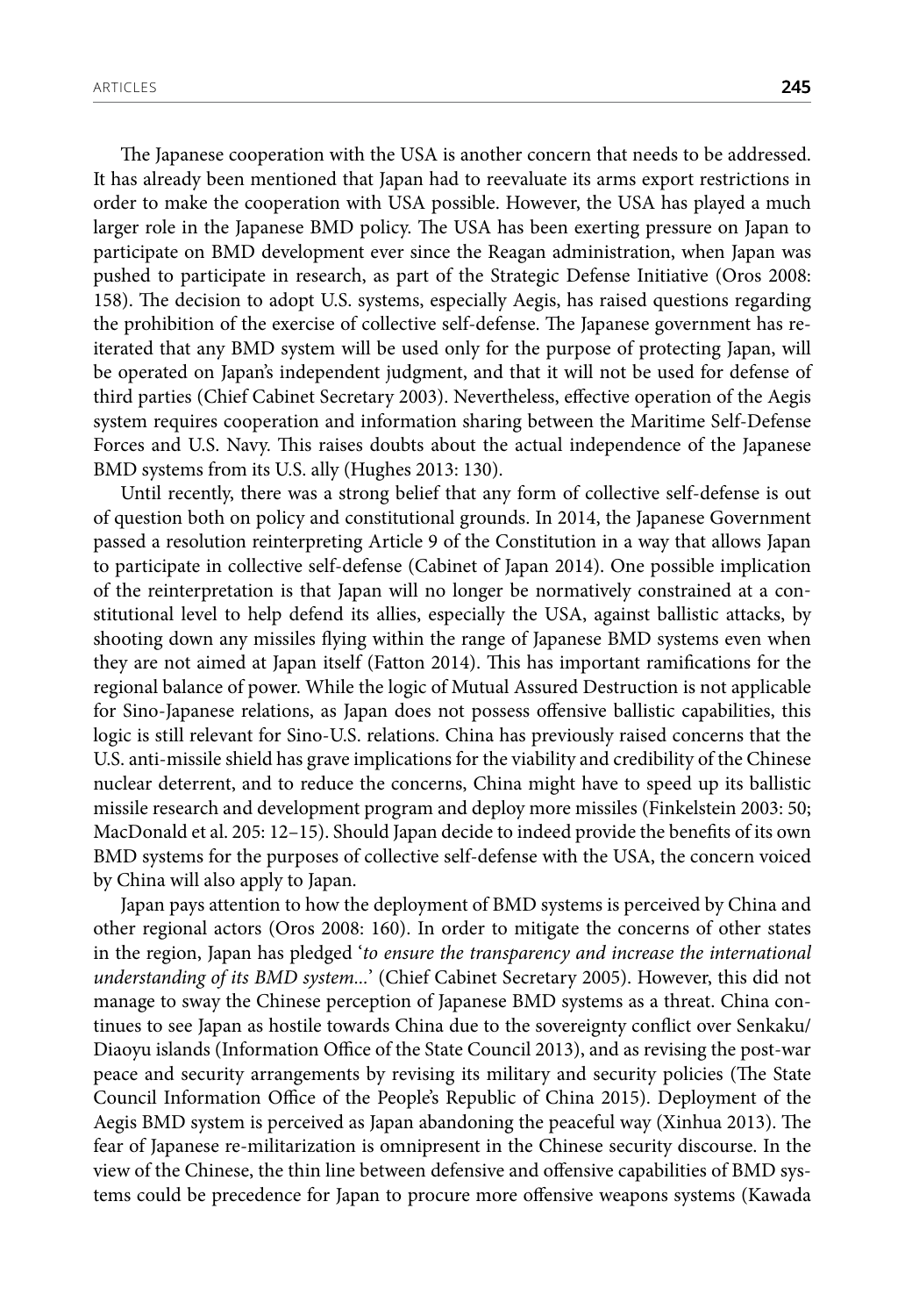2004: 34). According to the Chinese, the joint BMD development carried out as part of the U.S.-Japan alliance can lead to technology transfers from the USA to Japan that will enable Japan to develop its own ballistic missiles (Freedman et al. 2004: 348). Such action on the part of Japan would be highly unlikely, as Japan is domestically constrained by the prohibition of owning offensive weapons by Article 9 of the Constitution which embodies the Japanese pacifist strategic culture.

However, in the view of the Chinese, Japan remains a troublemaking state seeking to revise the post-World War II status quo in Asia. The reason for this is the cultural predispositions of the Chinese leaders. While Japan deploys BMD systems chiefly to counter the North Korean threat, China views the deployment as indicative of Japanese militaristic culture and thus threatening to China (Scobell 2014: 222). Thus, for the Chinese, the very existence of Japanese BMD systems is problematic, despite the fact that the Aegis and Patriot BMD systems are capable of countering only a limited ballistic attack (which would be the case of North Korean attack), and could be easily penetrated by more sophisticated Chinese missiles.

# **5. Conclusion**

The aim of this analysis was to find out what the impacts of ballistic missile defense systems are on the security and overall stability of the region of Northeast Asia. The main research question of the paper was: '*To what extent does the proliferation of BMD systems in Northeast Asia contribute to the region's stability and security?*' A set of sub-questions was asked in order to gain an understanding of the role the BMD systems play in the overall security environment of the region.

Utilizing the constructivist approach, it was found that cultural and historical elements play an important role in shaping Sino-Japanese relations. Strategic culture and historical memory influence the way states perceive the actions of other states, and thus either mitigate or reinforce the view that certain state actions are threatening. Both China and Japan view themselves as peaceful and defensive in nature, and view the other as bellicose and militaristic. This perception of the 'other' is reinforced by the historical memories of both nations concerned.

The reason why Japan decided to develop and deploy BMD systems was the need to protect itself against two threats. China and North Korea own ballistic missiles that can be armed with nuclear war heads, and which are capable of hitting the Japanese islands. In order to eliminate them, Japan has deployed a multi-tier BMD system consisting of Patriot and Aegis systems, and is discussing the possibility of buying THAAD and Aegis Ashore from the USA. Of the two, China possesses more developed ballistic capabilities and owns a larger number of missiles, the amount of which has been rising in the post-Cold War era, and thus it represents a threat to Japan. It can be concluded that the militarization of China, including the increasing of its ballistic potential, played a role in Japan's decision to procure BMD systems for its defense. The role of China in this regard is however smaller than the role of North Korea. DPRK's continuing ballistic tests, when missiles are fired into the Sea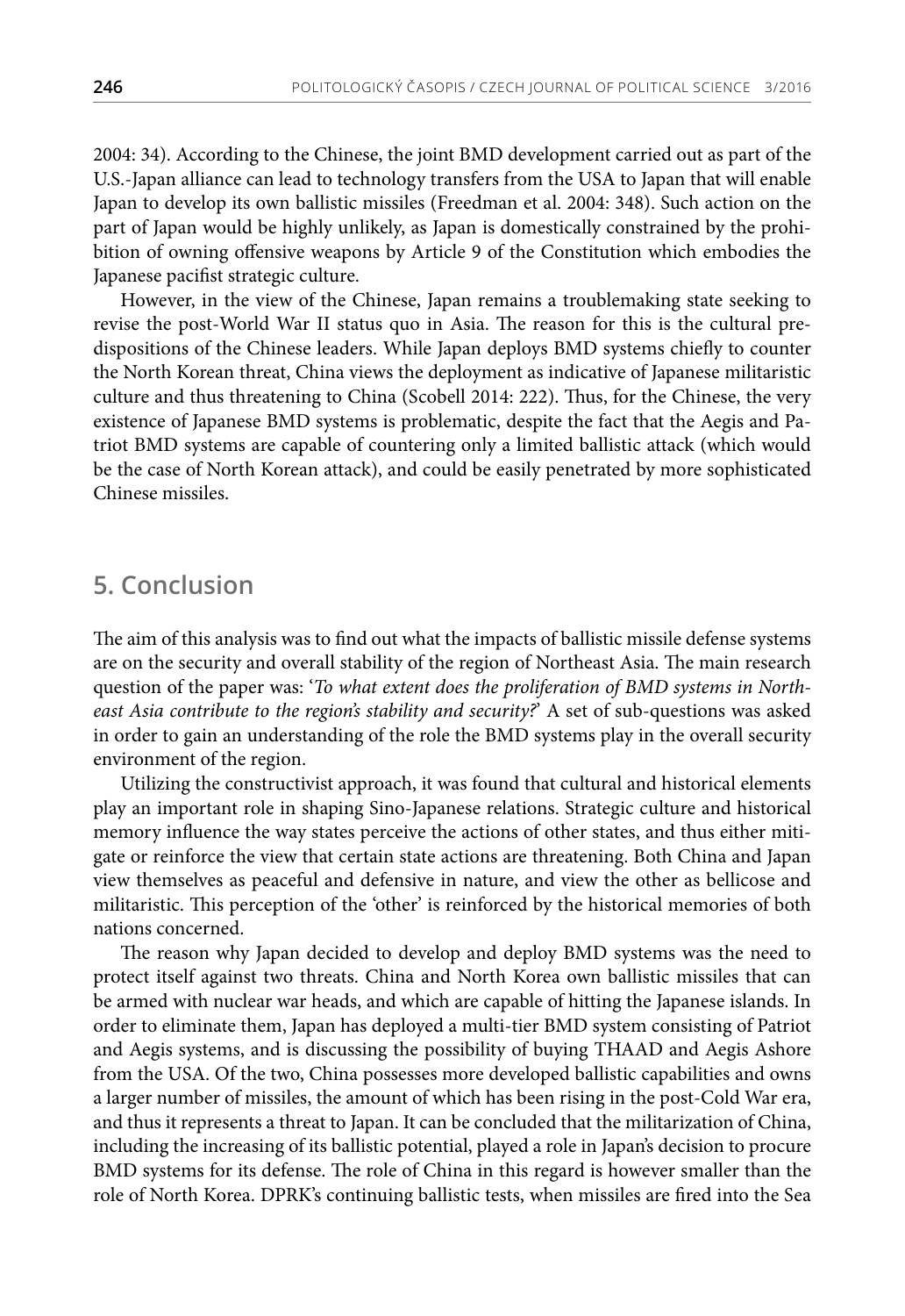of Japan, are much more sensitive and threatening than any Chinese missile procurement (provided that China's no first use pledge holds).

Even though the BMD systems have latent offensive capabilities(after some alterations they can serve as antisatellite weapons), Japanese pacifist strategic culture institutionalized in domestic norms (Article 9 of the Constitution) prevents Japan from using its BMD systems for any other than purely defensive purposes. Nevertheless, due to the historical memory of Japanese militarism and imperialism in connection with culturally heightened threat perception, China perceives any move by Japan towards procuring a weapons system with even the slightest possibility of offensive capabilities as a return to the Japanese 'old ways'. Japanese BMD system are perceived as threatening to China, with the threat being reinforced by Japan moving towards allowing participation in collective self-defense. As a result of this move, Japan could use its own BMD systems to protect its allies, including the USA, rendering the Chinese nuclear deterrent vis-à-vis the USA less viable and credible. One of the possibilities to overcome this is for China to increase its nuclear and ballistic arsenal. It can be concluded that the Japanese deployment of BMD systems contributes to the further militarization of China, but this deployment is the neither only nor the main reason for Chinese militarization. With the continuing militarization of China, it can be predicted that Japan will move to further increase its BMD capabilities by procuring THAAD and/or Aegis Ashore BMD systems.

Thus it is evident that BMD systems, while defensive in nature, can contribute to the deterioration of the regional security environment and stability. Taken out of the regional context, BMD systems are purely defensive systems. The context of Sino-Japanese relations complicates the issue of BMD systems due to how historical and cultural factors influence the perception of these systems. In the regional security context of Northeast Asia, BMD systems do not act as a stabilizing factor. They make the region less secure as they contribute to militarization across the region.

#### **Footnotes:**

- 1. Rape of Nanjing, annexation of Manchuria, interpretation of these events in Japanese history textbooks, or visits to the Yasukuni shrine to name a few.
- 2. E.g. National Security Strategy of 2013 cites Japan as a 'peace-loving nation.' Similarly, the Cabinet Decisions of July 1, 2014 emphasize Japan having an 'exclusively national defense-oriented policy.' See National Security Council of Japan (2013; Cabinet of Japan 2014).
- 3. Though there is a growing skepticism about China's no first use policy, the official Chinese stand is that China adheres to the no first use policy. See Blumenthal and Mazza (2011).
- 4. This was the failed launch of a submarine launched ballistic missile. See Kim et al. (2015).
- 5. While it has not been yet fully verified whether the device in question was indeed thermonuclear, or a more primitive nuclear fission device, the North Korean narrative shows North Korea as more confident, provocative, and unpredictable. See Tatsumi (2016).
- 6. This was demonstrated during Operation Burnt Frost, in which the U.S. military shot down a defunct satellite using the Aegis operating USS Lake Erie, which fired an altered SM-3 missile at the falling satellite. See Missile Defense Agency (2015)*.*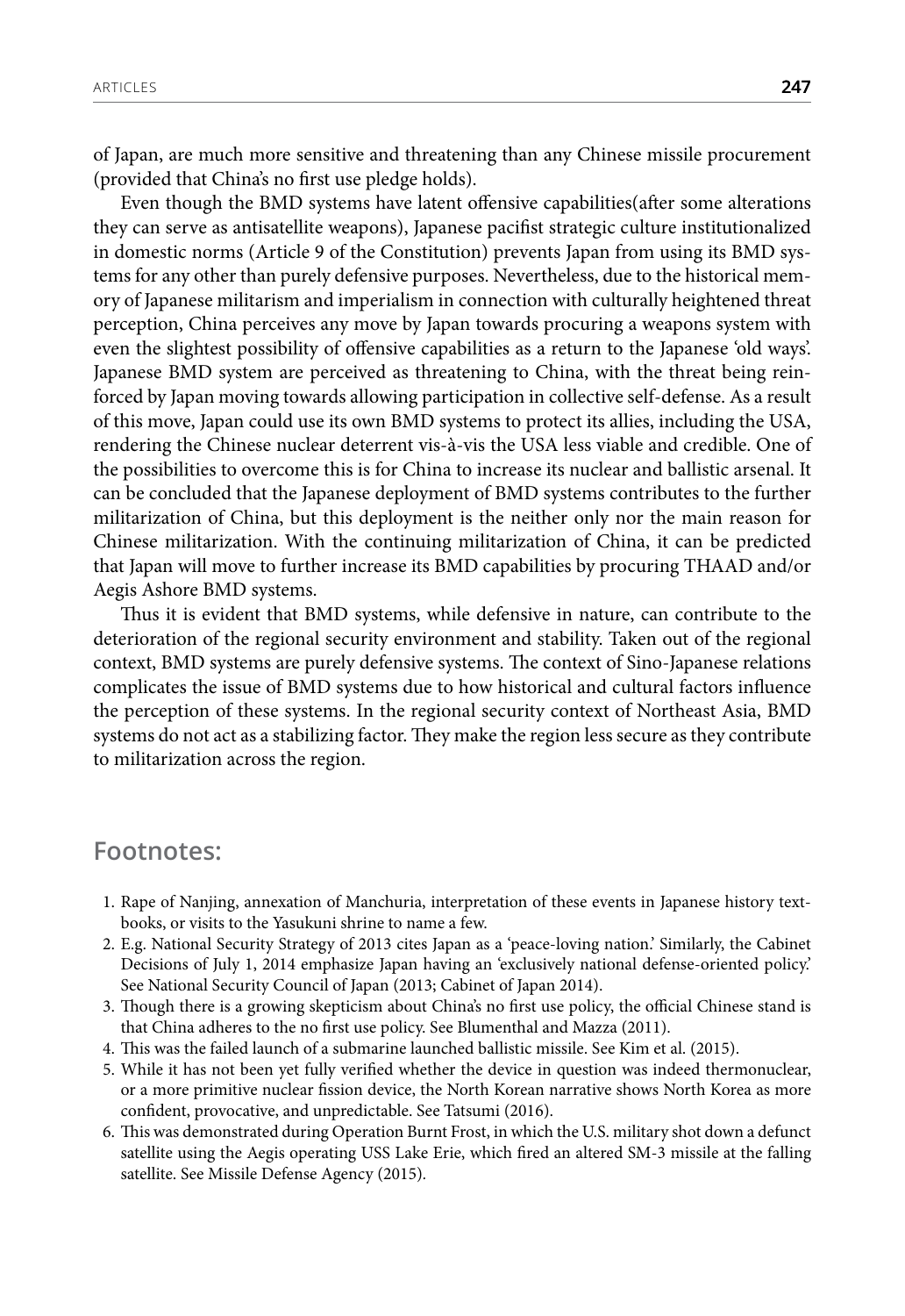# **References:**

- Abdelal, Rawi and Herrera, Yoshiko and Johnston, Alastair and McDermott, Rose. 2006. 'Identity as a Variable.' *Perspectives on Politics* 4, no. 4, 695–711.
- Acharya, Amitav. 2014. 'Thinking Theoretically about Asian IR.' In: *International Relations of Asia.* Eds. David Shambaugh and Michael Yahuda. Lanham: Rowan & Littlefield, 59–89.
- AP. 2014. 'Asian nations stock up on weapons to counter China's might.' *The Japan Times*. 13th September 2014 (http://www.japantimes.co.jp/news/2014/09/13/asia-pacific/asian-nations-stock-up-on-weaponsto-counter-chinas-might/#.ViFH2H7hDIU).
- Assmann, Lars. 2007. *Theatre missile defense (TMD) in East Asia: implications for Beijing and Tokyo,* Berlin: Lit Verlag.
- Barnett, Michael. 2008. 'Constructivism.' In: *The Globalization of World Politics: An Introduction to International Relations.* Eds. John Baylis, Steve Smith and Patricia Owens. New York: Oxford University Press, 160–173.
- Berger, Thomas. 2010. 'Of Shrines and Hooligans: The Structure of the History Problem in East Asia after 9/11.' In: *Power and the Past: Collective Memory and International Relations.* Eds. Eric Langenbacher and Yossi Shain. Washington: Georgetown University Press, 189–202.
- Berger, Thomas. 1998. *Cultures of Antimilitarism: National Security in Germany and Japan*. Baltimore: John Hopkins University Press.
- Bitzinger, Richard. 2015. 'China's Double-Digit Defense Growth.' *Foreign Affairs.* 19th March 2015 (https:// www.foreignaffairs.com/articles/china/2015-03-19/chinas-double-digit-defense-growth).
- Blumenthal, Dan and Mazza, Michael. 2011. *China's Strategic Forces in the 21st Century: The PLA's Changing Nuclear Doctrine and Force Posture.* Nonproliferation Policy Education Center (http://www.npolicy.org/ article.php?aid=813).
- Cabinet of Japan. 2014. *Cabinet Decision on Development of Seamless Security Legislation to Ensure Japan's Survival and Protect its People* (http://www.mofa.go.jp/fp/nsp/page23e\_000273.html).
- Chief Cabinet Secretary. 2005. *Statement by the Chief Cabinet Secretary 'Japan-U.S. Cooperative Development of Advanced SM-3 Missiled for Ballistic Missile Defense'*. Ministry of Defense (http://www.mod.go.jp/e/ publ/w\_paper/pdf/2007/44Reference\_1\_63.pdf).
- Chief Cabinet Secretary. 2003. *Statement by the Chief Cabinet Secretary 'On the Introduction of Ballistic Missile Defense System and Other Measures'* (http://japan.kantei.go.jp/tyokan/2003/1219danwa\_e.html)*.*
- Cimbala, Stephen. 2005. 'Nuclear Proliferation in Asia and Missile Defense.' *Comparative Strategy* 24, no. 4, 313–326.
- Dower, John. 2012. *Ways of Forgetting, Ways of Remembering: Japan in the Modern World.* New York: The New Press.
- Dunne, Tim and Schmidt, Brian. 2008. 'Realism.' In: *The Globalization of World Politics: An Introduction to International Relations.* Eds. John Baylis, Steve Smith and Patricia Owens. New York: Oxford University Press, 90–106.
- FAS. 2015. *Status of World Nuclear Forces* (http://fas.org/issues/nuclear-weapons/status-world-nuclear-forces/).
- Fatton, Lionel. 2014. 'Japan's New Defense Posture.' *The Diplomat*. 10th July 2014 (http://thediplomat. com/2014/07/japans-new-defense-posture/).
- Feng, Huiyun. 2012. 'China's Strategic Culture and Foreign Policy.' In: *The Ashgate Research Companion to Chinese Foreign Policy.* Ed. Emilian Kavalski. Farnham: Ashgate Publishing Limited, 47–60.
- Finkelstein, David. 2003. 'National Missile Defense and China's Current Security Perceptions.' In: *China and Missile Defense.* Eds. Alan Romberg and Michael McDevitt. Washington: Henry L. Stimson Center, 39–51.
- Freedman, Amy and Gray, Robert. 2004. 'The Implications of Missile Defense for Northeast Asia.' *Orbis* 48, no 2, 335–350.
- Gady, Franz-Stefan. 2015. 'China Tests New Hypersonic Weapon.' *The Diplomat*. 26th November 2015 (http:// thediplomat.com/2015/11/china-tests-new-hypersonic-weapon/).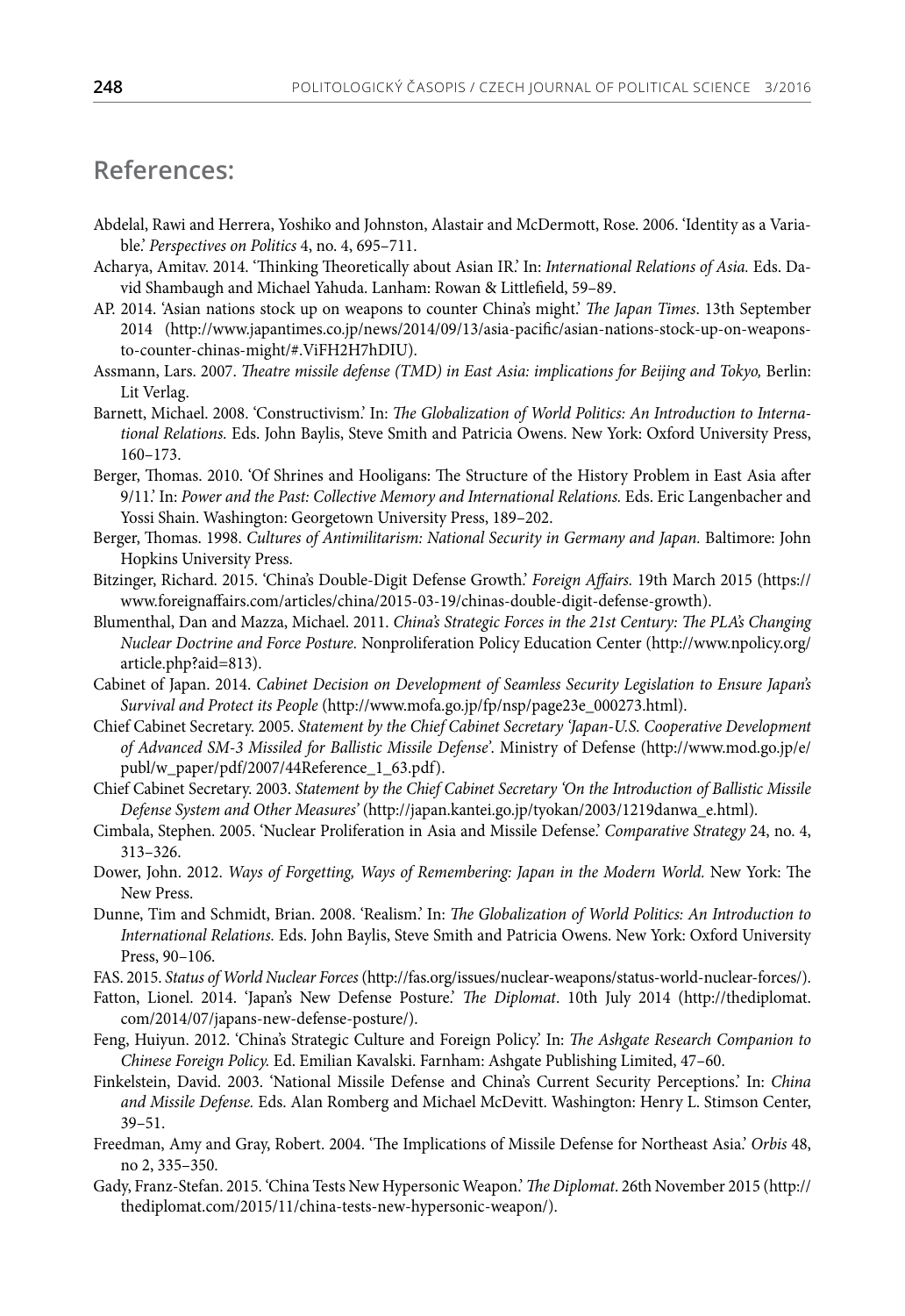Green, Michael. 2014. 'Japan's Role in Asia.' In: *International Relations of Asia.* Eds. David Shambaugh and Michael Yahuda. Lanham: Rowan & Littlefield, 197–222.

Gustafsson, Karl. 2015. 'Identity and Recognition: Remembering and Forgetting the Post-War in Sino-Japanese Relations.' *The Pacific Review* 28, no.1, 117–138.

- Harding, Harry. 2009. 'How the Past Shapes the Present: Five Ways in Which History Affects China's Contemporary Foreign Relations.' *The Journal of American-East Asian Relations* 16, no. 1–2, 119–134.
- He, Yinan. 2008. 'Ripe for Cooperation or Rivalry? Commerce, Realpolitik, and War Memory in Contemporary Sino-Japanese Relations.' *Asian Security* 4, no. 2, 162–197.
- Hughes, Christopher. 2013. 'Japan, Ballistic Missile Defence and Remilitarization.' *Space Policy* 29, no. 2, 128–134.
- Hynek, Nik. 2010. 'Missile Defence Discourses and Practices in Relevant Modalities of 21st-Century Deterrence.' *Security Dialogue* 41, no. 4, 435–459.
- Information Office of the State Council. 2013. *The Diversified Employment of China's Armed Forces* (http:// eng.mod.gov.cn/Database/WhitePapers/2012.htm).
- JIJI. 2014. 'Defense Ministry to study new missile defense systems.' *The Japan Times*. 21st June 2014 (http:// www.japantimes.co.jp/news/2014/06/21/national/defense-ministry-to-study-new-missile-defense-systems/#.Vlyj1HYvfIU).
- Johnston, Alastair. 1995. *Cultural Realism: Strategic Culture and Grand Strategy in Chinese History*. New Jersey: Princeton University Press.
- Kantor, Lukáš. 2013. 'Bezpežnostní dilema americké protiraketové obrany.' [Security Dilemma of American Missile Defense]. *Mezinárodní vztahy* 48, no. 2, 27–50.
- Katzenstein, Peter. 2008. *Rethinking Japanese security: internal and external dimensions.* London: Routledge.
- Katzenstein, Peter and Okawara, Nabuo. 1993. 'Japan's National Security: Structures, Norms, and Policies.' *International Security* 17, no. 4, 84–118.
- Kawada, Jeffrey. 2004. *Ballistic Missile Defense Deployment in Japan: Regional Reaction and the Future Stability of East Asia.* Marine Corps War College (http://www.dtic.mil/dtic/tr/fulltext/u2/a523746.pdf).
- Kim, Jack and Park, Ju-min. 2015. 'North Korea tested submarine-launched missile, but launch failed: report.' *Reuters*. 28th November 2015 (http://www.reuters.com/article/2015/11/28/us-northkorea-missile-idUSKBN0TH09M20151128).
- Kingsley, Edney and He, Baogang. 2012. 'The Rise of Nationalism and China's Foreign Policy.' In: *The Ashgate Research Companion to Chinese Foreign Policy.* Ed. Emilian Kavalski. Farnham: Ashgate Publishing Limited, 75–87.
- Kristensen, Hans and Norris, Robert. 2015. 'Chinese nuclear forces, 2015.' *Bulletin of the Atomic Scientist* 71, no. 4, 77–84.
- Lantis, Jeffrey. 2002. 'Strategic Culture and National Security Policy.' *International Studies Review* 4, no. 3, 87–113.
- Linklater, Andrew and Suganami, Hidemi. 2006. *The English School of International Relations: A Contemporary Reassessment.* New York: Cambridge University Press.
- Leheny, David. 2014. 'Constructivism and International Relations in Asia.' In: *The Oxford Handbook of the International Relations of Asia.* Eds. Saadia Pekkanen, John Ravenhill and Rosemary Foot. Oxford: Oxford University Press, 64–80.
- MacDonald, Bruce and Ferguson, Charles. 2015. *Understanding the Dragon Shield: Likelihood and Implications of Chinese Strategic Ballistic Missile Defense*. Federation of American Scientists (https://fas.org/ wp-content/uploads/2015/09/DragonShieldreport\_FINAL.pdf).
- Ministry of Defense. 2015. *Defense of Japan 2015* (http://www.mod.go.jp/e/publ/w\_paper/2015.html).
- Ministry of Defense. 2012. *Defense of Japan 2012* (http://www.mod.go.jp/e/publ/w\_paper/2012.html).
- Ministry of National Defense, People's Republic of China. Undated. *Defense Policy* (http://eng.mod.gov.cn/ Database/DefensePolicy/index.htm).
- Missile Defense Agency. 2015. *Aegis Ballistic Missile Defense. One-Time Mission: Operation Burnt Frost* (http://www.mda.mil/system/aegis\_one\_time\_mission.html).
- National Security Council of Japan. 2013. *National Security Strategy.* 17th December 2013 (http://www.cas. go.jp/jp/siryou/131217anzenhoshou/nss-e.pdf)